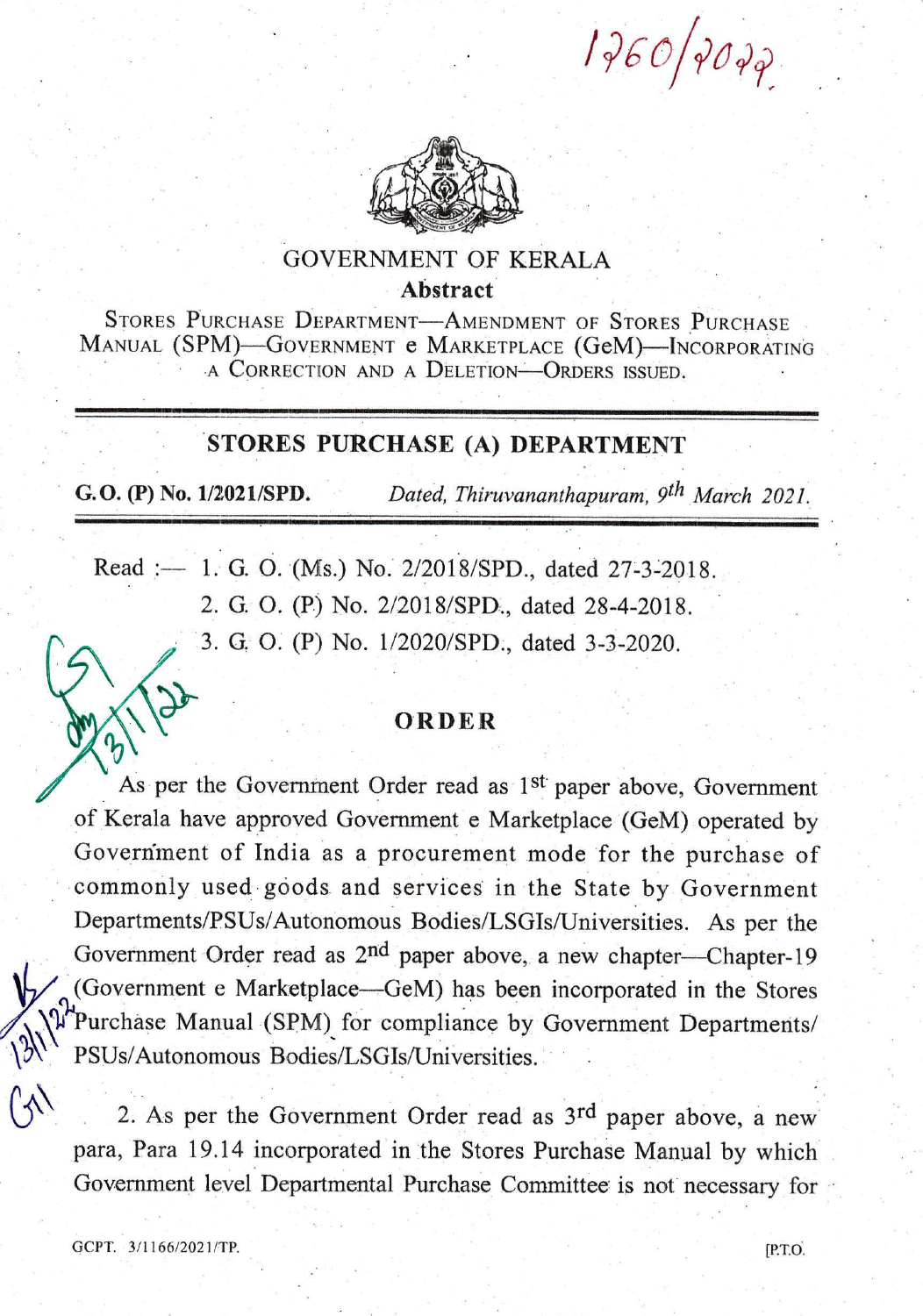the GeM purchase and full delegation is assigned to Head of the Department for procurement through GeM. On further examination, Government noticed a contradiction between the provisions in Para 19.8 and Para 19.14, as Para 19.8 stipulated that for purchase values more than one crore, the procuring Departments can do tender on GeM platform, after seeking approval of Stores Purchase Department on case by case . basis.

3. In Order to avoid such.contradiction, Govemment are pleased to incorporate the following correction/deletion in the revised. Revised Stores Purchase Manual as follows :-

| Sl. No.<br>Para No.     | <b>Existing Provisions in the</b><br>Revised Stores Purchase<br>Manual                                                                                                                                                                                                                                                          | Amendment                                                                                                                                                                                                                                                                                                                                                                                  |
|-------------------------|---------------------------------------------------------------------------------------------------------------------------------------------------------------------------------------------------------------------------------------------------------------------------------------------------------------------------------|--------------------------------------------------------------------------------------------------------------------------------------------------------------------------------------------------------------------------------------------------------------------------------------------------------------------------------------------------------------------------------------------|
| $-19.8$                 | For purchase value more<br>than One Crore,<br>the<br>procuring departments can<br>do tender<br>0 <sup>h</sup><br>GeM<br>Platform, after seeking<br>approval of Stores Purchase<br>Department on a case by<br>case basis.                                                                                                        | Deleted                                                                                                                                                                                                                                                                                                                                                                                    |
| 19.14<br>$\overline{2}$ | Full delegation is assigned to<br>Head of the Department for<br>Procurement through GeM,<br>when<br>the<br>technical<br>committee<br>clears<br>the<br>specifications, if any, subject<br>to the existing provisions<br>and hence a Government<br>level Departmental Purchase<br>Committee is not necessary<br>for GeM purchase. | Full delegation is assigned to<br>Head of the Department<br>(HoD) for procurement<br>through GeM when the<br>technical committee clears<br>the specification, if any<br>subject to the existing<br>financial delegation issued by<br>Finance Department from<br>time to time and hence a<br>Government level Depart-<br>mental Purchase Committee<br>is not necessary for GeM<br>purchase. |

 $\mathfrak{D}$